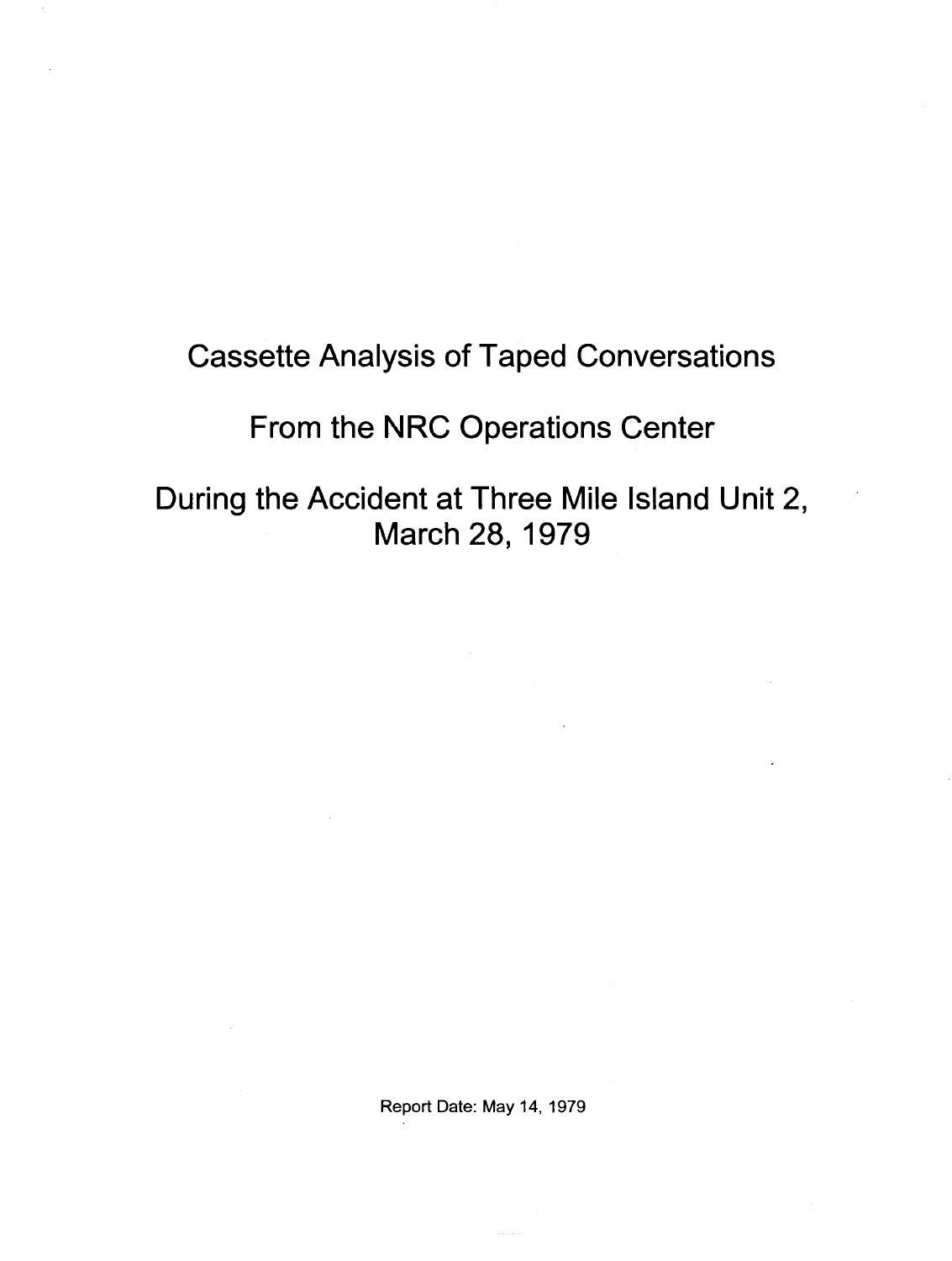# NUCLEAR REGULATORY COMMISSION

# CASSETTE ANALYSIS

MARCH 28, 1979

CHANNELS 2-20 0800-2400

DATE OF REPORT: MAY 14, 1979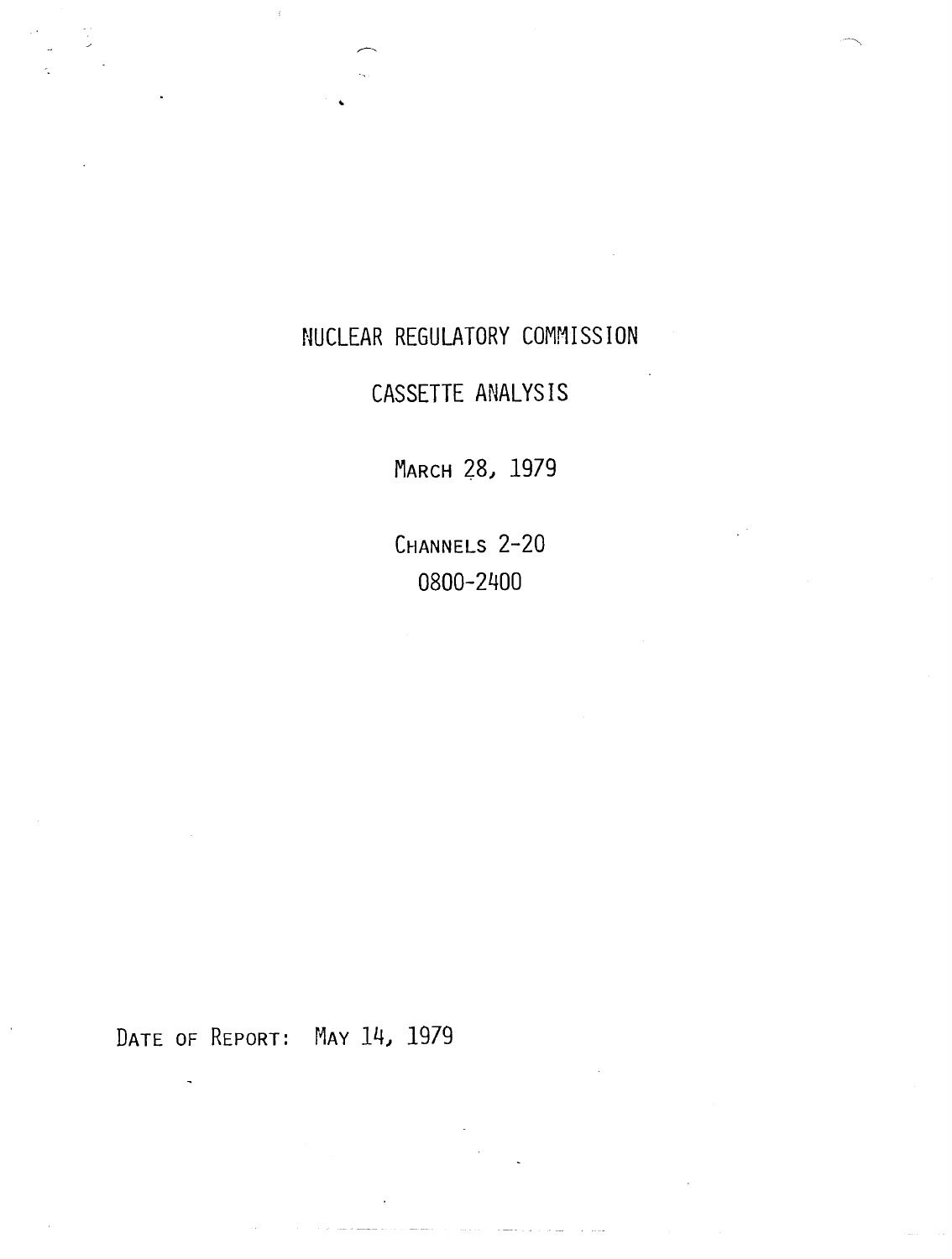#### SUMMARY REPORT

The period covered in this report is for the 16 hours commencing at 0800 hours through 2400 hours for the date of March 28, 1979.

Actual on-line operation commenced at approximately 0821 with signals commencing at 0823.23.

Channels 2 through 20 were scanned and each cassette.was kept in its numbered sequence and stacked in coded boxes indicating the cassette numbering sequence, the type of cassette finding and all cassettes were maintained separated channels.

Color Coding: Each cassette was coded according to a predesignated sequence to facilitate immediate observation as to the recorded condition of the cassette and provide an immedate method of inventory control:

Red - Indicates cassettes which have line recording.

Amber - Cassettes which have cross-talk or low level signals (probably cross-talk) which could not be transcribed and should not be sent out.

Green - Cassettes which contain no signal recording whatsoever.

In order to facilitate the separation of cassettes by boxes without having to scan through each box, the boxes were then color coded using the same technique as outlined above. Therefore, boxes which are color coded in green have either no recording whatsoever or cross-talk or low signal cassettes which could not be transcribed and should not be sent out.

Note: It should be noted that cross-talk frequently occurs across channels 10 and 12, 2 and 16 and 18, which are indicative of a parellelling of lines within the telephone system.

# NARRATIVE SUMMARY

The following narrative summary of all of the cassettes by channel as follows will provide an immediate overview of the amount of recording by channel in a description of what was found on each channel throughout the time period established above.

# CHANNEL  $#2$  :

Channel #2 was in extremely heavy usage throughout the entire morning through the afternoon until approximately 1630. It was noted that this channel apparently was wide open throughout the entire period. Because of this open mike condition throughout this time period through 4:30 in the afternoon, in addition to the telephone communications which have been recorded, there is also open mike recording of people in what apparently is a controlled center.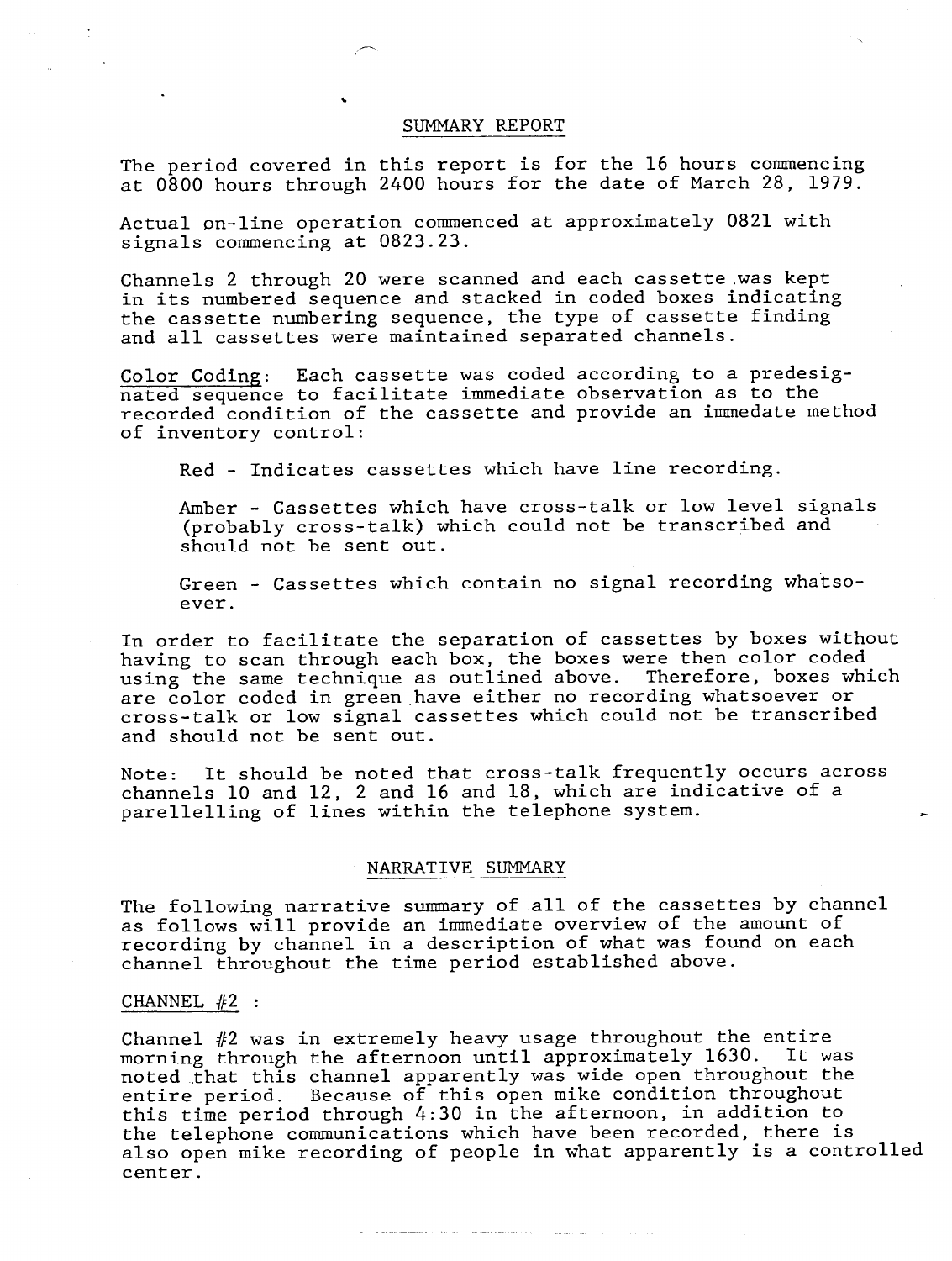Since it is impossible to determine what items will be of significant interest in the evaluation of the recording on this channel. it is recommended that the log sheet be followed through 1630 and that all of the information throughout that period be transcribed. Subsequent to the time frame mentioned the recording is intermittent and the transcribing should only be achieved by the actual online log which identifies the specific times and $\,\rm{r}$ equency of recording. It should be noted also low level or cross-talk recording was also identified on the log though it also is of no significant value.

#### CHANNEL  $#3$ :

Channel 3 contained no recording whatsoever throughout the entire period and it is logged as clear. All of the cassettes have been so marked and stacked in the boxes in the proper time and cassette numbered sequence.

#### CHANNEL  $#4:$

Channel 4 had heavy intermittent traffic during the first  $5\frac{1}{2}$  hours of operation. All of these times have been marked on a log sheet with the appropriate on and off sign off time. There is also crosstalk between Channel 4 and Channel 2 which has been identified but should not be transcribed.

#### CHANNEL  $#5:$

Channel 5 contained no recording whatsoever throughout the entire period and it is logged as clear. All of the cassettes have been so marked and stacked in the boxes in the proper time and cassette numbered sequence.

#### CHANNEL  $#6:$

Channel 6 had intermittent heavy recording which has been logged by sign and sign off time on the log sheet. In addition. Channel 6 had cross-talk between Channel 2 and Channel 8 which is of no $\epsilon$ significant value and should not be transcribed.

#### CHANNEL  $#7:$

Channel 7 contained no recording whatsoever throughout the entire period and it is logged as clear. All of the cassettes have been so marked and stacked in the boxes in the proper time and cassette numbered sequence.

# CHANNEL #8:

- Channel 8 had some light mid-morning transmissions. In addition as indicated above there was significant cross-talk throughout the period coming from Channel 2. Cross-talk should not be transcribed.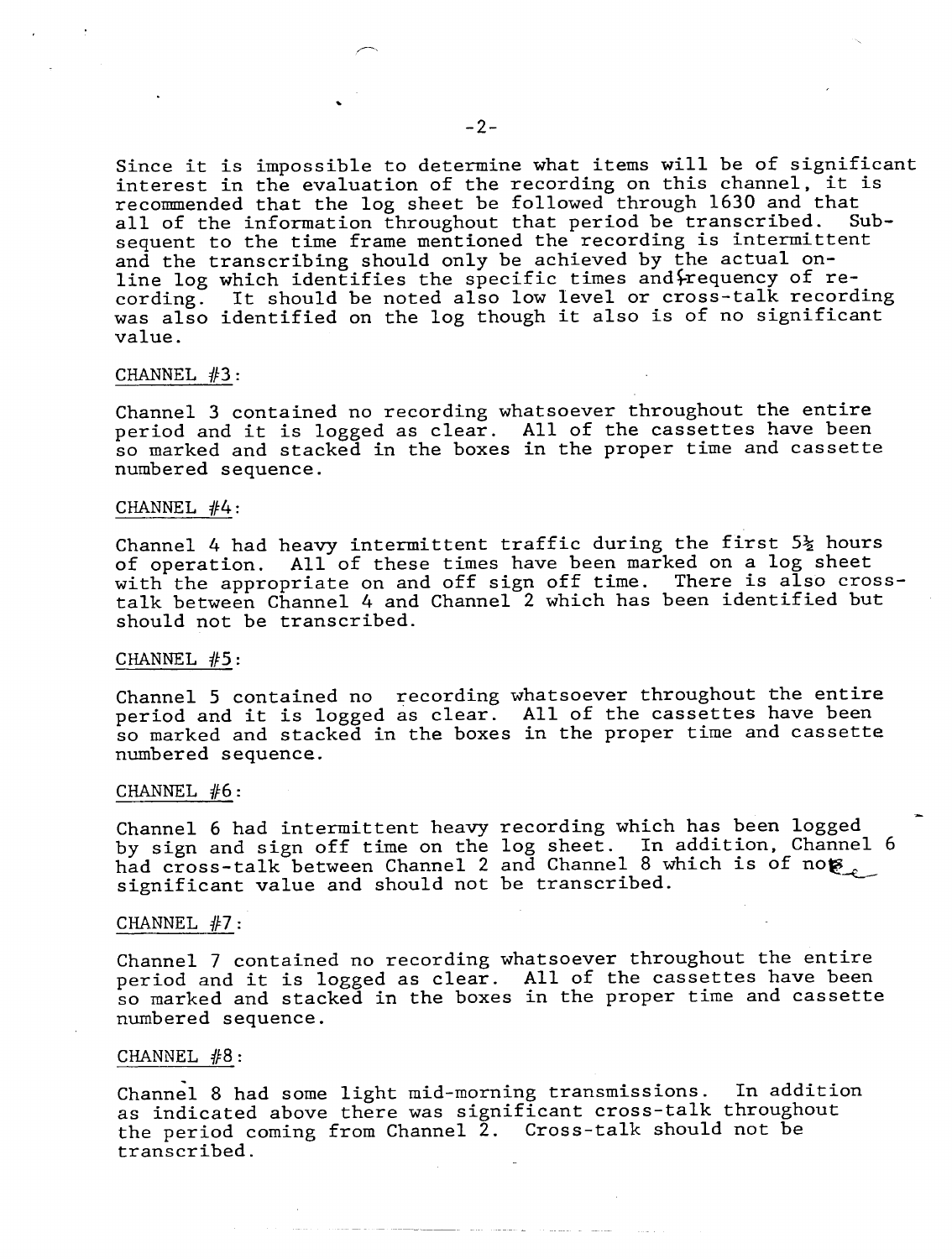# CHANNEL 9:

Channel 9 contained no recording whatsoever throughout the entire period and it is logged as clear. All of the cassettes have been so marked and stacked in the boxes in the proper time and cassette numbered sequence.

# CHANNEL 10:

Channel 10 had some light recording throughout the morning. Subsequently there was no significant recording and there was some cross-talk between Channel 10 and 12. The cross-talk should not be transcribed.

# CHANNEL 11:

Channel 11 contained no recording whatsoever throughout the entire period and it is logged as clear. All of the cassettes have been so marked and stacked in the boxes in the proper time and cassette numbered sequence.

#### CHANNEL 12:

Channel 12 had a moderate amount of recording intermittently throughout the day. There was significant cross-talk between Channels 10 and 2. The cross-talk should not be transcribed.

# CHANNEL 13:

Channel 13 contained no recording whatsoever throughout the entire period and it is logged as clear. All of the cassettes have been so marked and stacked in the boxes in the proper time and cassette numbered sequence.

#### CHANNEL 14:

Channel 14 had minute amounts of cross-talk which were identified as coming from Channel 2 by cross reference. There is nothing on Channel 14 of significant value and this Channel should not be sent out for transcription.

#### CHANNEL 15:

Channel 15 contained no recording whatsoever throughout the entire period and it is logged as clear. All of the cassettes have been so marked and stacked in the boxes in the proper time and cassette numbered sequence.

# CHANNEL 16:

Channel 16 had light intermittent recording throughout the day and some cross-talk between Channels 2 and/or Channel 18. This crosstalk which occurred on these channels should not be sent out to be transcribed.

الأراد المعامل متسلم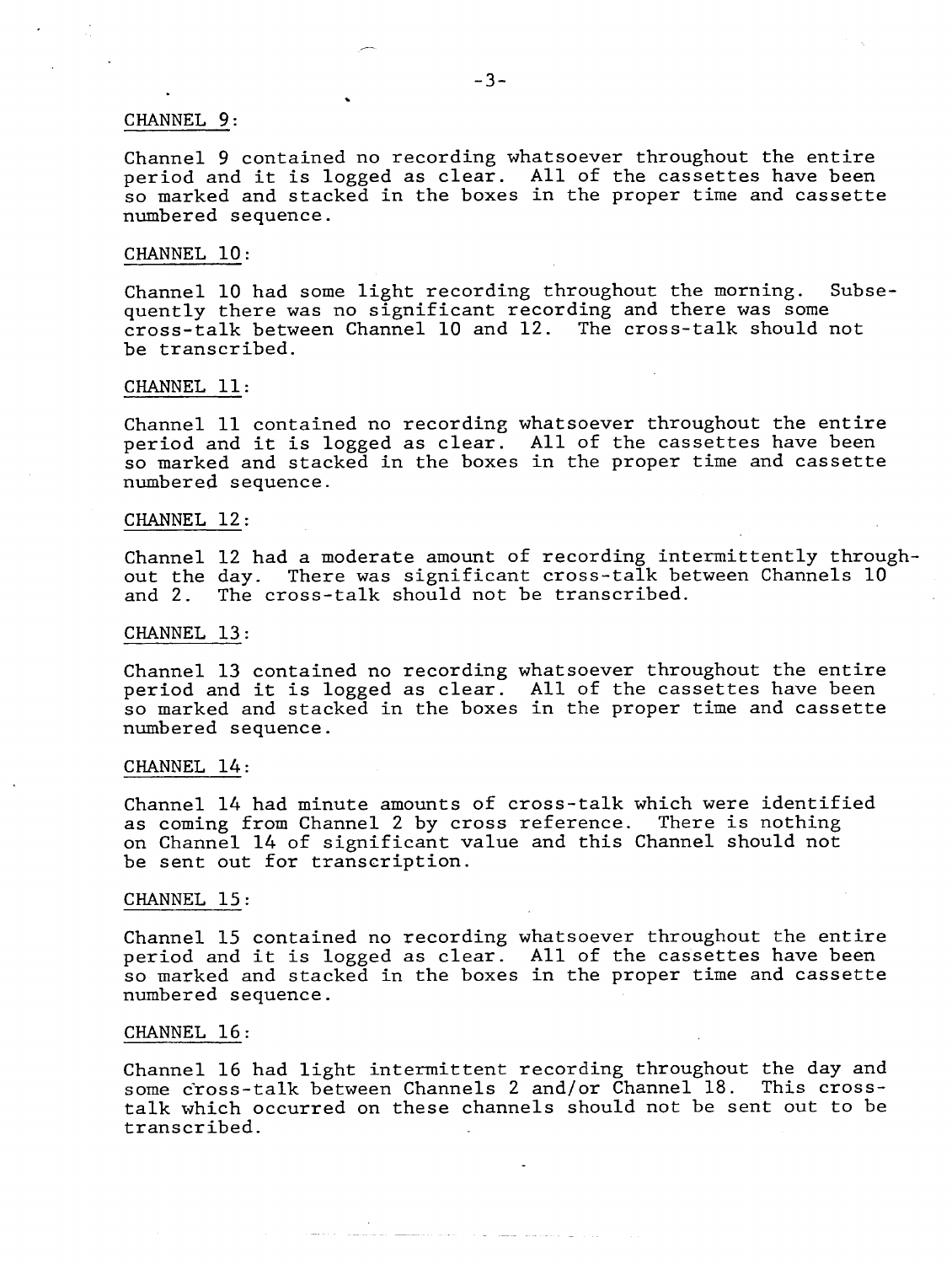# CHANNEL 17:

Channel 17 contained no recording whatsoever throughout the entire period and it is logged as clear. All of the cassettes have been so marked and stacked in the boxes in the proper time and cassette numbered sequence.

# CHANNEL 18:

Channel 18 contains no significant recording other than cross-talk with Channel 16 and Channel 2. These cassettes should not be sent out to be transcribed.

#### CHANNEL 19

Channel 19 contained no recording whatsoever throughout the entire period and it is logged as clear. All of the cassettes have been so marked and stacked in the boxes in the proper time and cassette numbered sequence. .

#### CHANNEL 20

Channel 20 contains minute amounts of cross-talk and no significant recording. This channel should not be sent out to be transcribed.

# SUMMARY REVIEW

It is recommended that only those boxes which contain cassettes identified with red labels (that is cassettes which contain recording) should be sent out for transcription. All of these cassettes have had their tabs punched out which means that they<br>cannot be accidently erased by the transcription service. In cannot be accidently erased by the transcription service. addition, those cassettes which were marked with amber, that is cassettes which contain extremely low level recording which is evidently cross-talk, also had their tabs punched out to prevent accidental erasure.

Those cassettes which have green labels have not had their tabs punched out and therefore these cassettes should be retained in file.

we was a second  $\hat{r}$  . The contract of  $\hat{r}$ 

It is recommended that, at the option of the Agency, only the following channels and cassettes should be sent out for transcription. This recommendation is based upon the volume of the recording and the frequency which it occurs based upon total listening of the cassettes within the system. Although some of the cassettes within specific numbered sequences may not have recording on them, those channels which have a continuous flow of recording should be sent out intact to maintain the numbering sequence of the cassettes.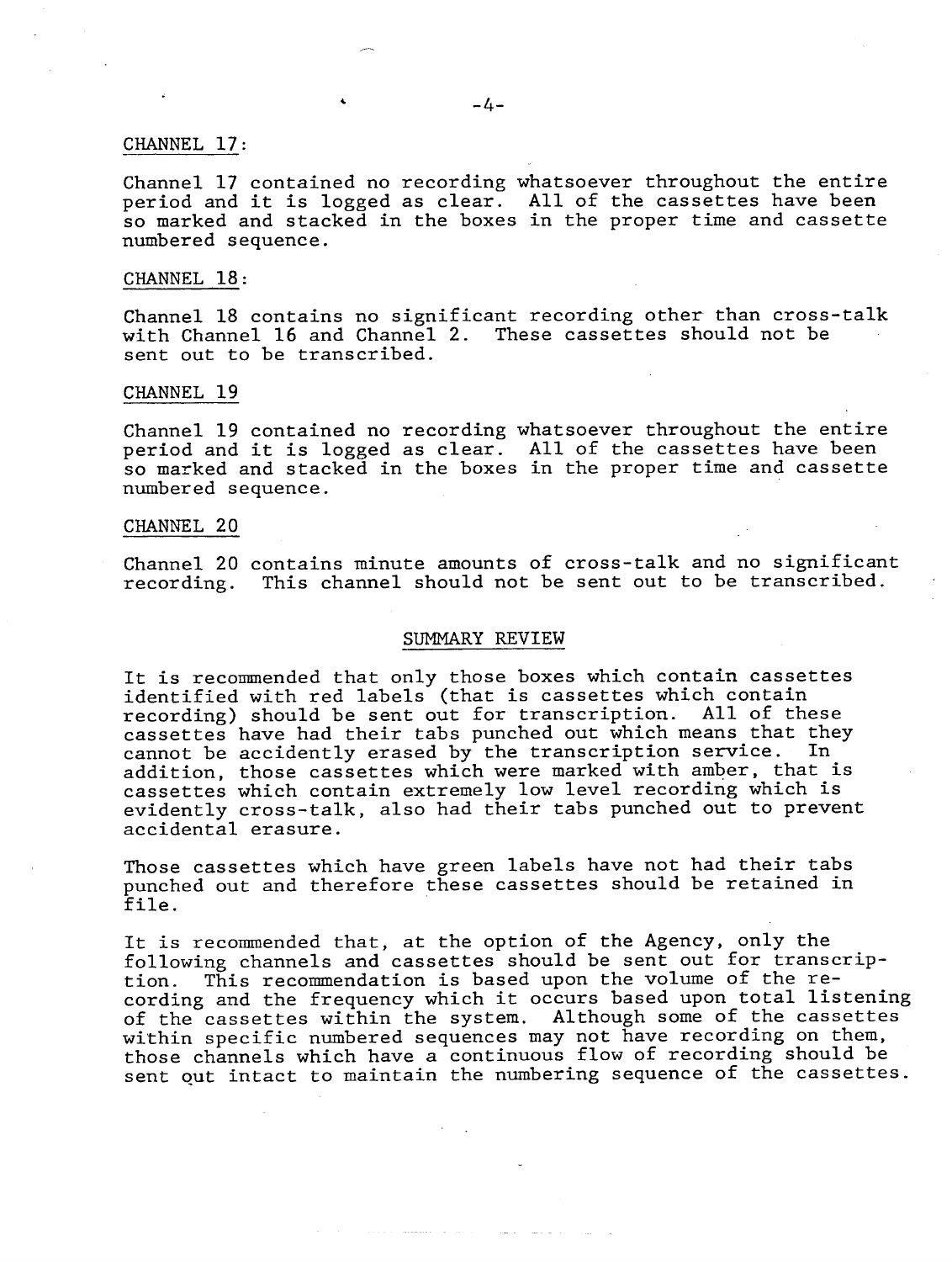The following are the recommendations for transcription:

Channel <sup>2</sup> - The entire cassette sequence.

Channel 4 - The entire cassette sequence.

Channel <sup>6</sup> - The entire cassette sequence.

Channel 8 - Cassettes No. 01307 and 01310.

Channel 10 Cassettes No. 01405, 01406, 01407, 01408, 01412, 01416, 01417 and 01418

Channel 12 The entire sequence.

Channel 16 Cassette No. 01696, 01697, 01698, 01702, and 01709.

Note: This recommendation is based upon the review of the log sheets as attached to this report. The Agency may want to review these log sheets and make their own determinations.

# SPECIAL MARKINGS

Special markings were used upon the cassettes to indicate the types of recording or on-line conditions which are not suitable for transcription. These markings are as follows:

- \* Indicates low signal indicative of cross-talk.
- T Indicates a dial tone or mis-dial which may indicate that the Telephone Conversation was switched to a non-recorded phone line.
- D Indicates mis-dial or dial tones only.

All conversations within the system were identified as such for transcription regardless of the nature of the conversation.

PROBABLE TRANSCRIPTION TIMES

| Channel/Minutes |        | Probable Lines | Estimated Trans. Time (Hrs.) |  |
|-----------------|--------|----------------|------------------------------|--|
| ּ               | 652"   | 8150           | 135.83                       |  |
|                 | 251    | 3137.5         | 52.3                         |  |
| 6               | 317.5  | 3968.75        | 66.15                        |  |
| 8               |        | 75             | 1.25                         |  |
| 10              | 35     | 437.5          | 7.25                         |  |
| 12              | 172.25 | 2153           | 35.88                        |  |
| 16              |        | 106            | 1.76                         |  |

Times indicate actual on-line minutes. These have been adjusted to a rate of 12.5 recorded lines per minute including air gaps (pauses) between conversations. The above estimates have been

where  $\alpha$  is a stronger of the contribution of  $\alpha$